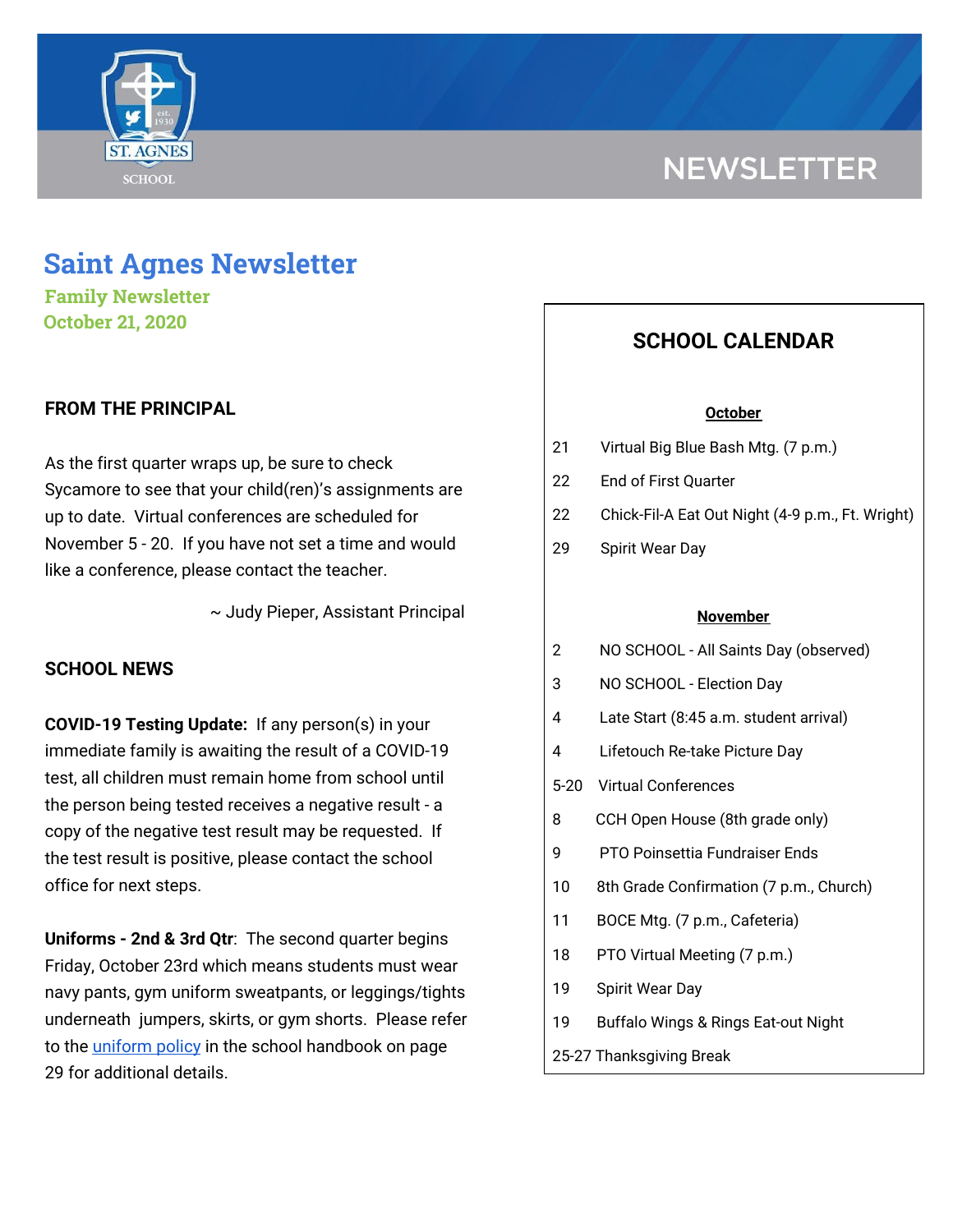# **SCHOOL NEWS (continued)**

**Socktober Collection -** Thanks to all the families who donated to our sock collection. We collected over 3,326 pairs of socks! Wow! Congratulations to Mrs. Hagedorn's 1st grade class -they were the 1st place homeroom!

**Cafeteria Job Posting:** Saint Agnes cafeteria is hiring a dishwasher/server for the 2020-2021 school year. Responsibilities for this position include cleaning dishes/trays, food service during lunch periods as needed, setup/breakdown of eating areas, assisting with clearing tables and garbage removal during lunch periods, and clean work station, among other duties. The hours are Monday thru Friday 10:30 a.m.-1:30 p.m. Virtus Compliant or able to obtain for hiring. Interested applicants may contact Jackie Kaiser at *[jkaiser@covdio.org](mailto:jkaiser@covdio.org)* or call her at 859/392-1536.

### **PTO NEWS**

**First Big Blue Bash Meeting**: Join us tonight at 7pm for a zoom planning meeting. The Big Blue Bash is Saint Agnes School's annual dinner and auction event to support the PTO. This event is the largest fundraiser for our PTO and is crucial to funding classroom enhancements for our students and teachers throughout the school year. We are planning for this year's Big Blue Bash and want to invite all families to come and learn more. This year we will celebrate 21 years of The Big Blue Bash on a date yet to be determined in 2021! We need everyone's support to make this our best year yet! For additional information contact the BBB committee at [saintagnesbigbluebash@gmail.com.](mailto:saintagnesbigbluebash@gmail.com) Zoom link is https://VMware.zoom.us/j/7791711192?pwd=UTQ1dGIza1pZR3BVNIdJcDEvRVJvZz09&from=msft.

**Chick-Fil-A Drive Through Fundraiser Night:** Tomorrow night (Thurs. October 22 from 4-9pm) is our first Drive Thru fundraiser at the Chick-Fil-A restaurant in Ft. Wright. Please ask your family and friends to consider going on this night to support our school. When you order in the drive through make sure to say you are with St. Agnes School so they can apply the credit to us, if you don't mention our school name we will not get the credit for that sale. Please do not place online orders, we can not receive the credit for these orders. See you there!

**Poinsettia Fundraiser**: This year PTO is selling poinsettias and holiday arrangements and will receive 50% of all orders. Our goal is to raise \$5,000 to help support the school, our students, and teachers. *For any school family that sells at* least \$50 worth of poinsettias and/or holiday arrangements, students in that family will receive a Christmas shirt spirit day! The sale will be virtual, so visit **[Blooms20.givesmart.com](http://blooms20.givesmart.com/)** to view the variety of colors and sizes of offerings. We will take orders from now through November 9. The orders can be picked up, by appointment, November 25-29, or can be delivered locally for an additional \$5. Feel free to share the link with friends and family. We will be drawing for 2 - \$50 gift cards for a family dinner out, for each \$50 a family sells, you will receive 1 entry. For questions or to volunteer please contact Amy Lantz, amykilgore18@gmail.com

#### **Mission Statement of Saint Agnes School**

Saint Agnes School exists to provide excellence in Catholic education while inspiring and empowering our students to live the Gospel message of Jesus Christ. As compassionate and faithful Christians, we continue to pursue our spiritual journey, achieve our highest academic potential, and be stewards of the Catholic faith to others.